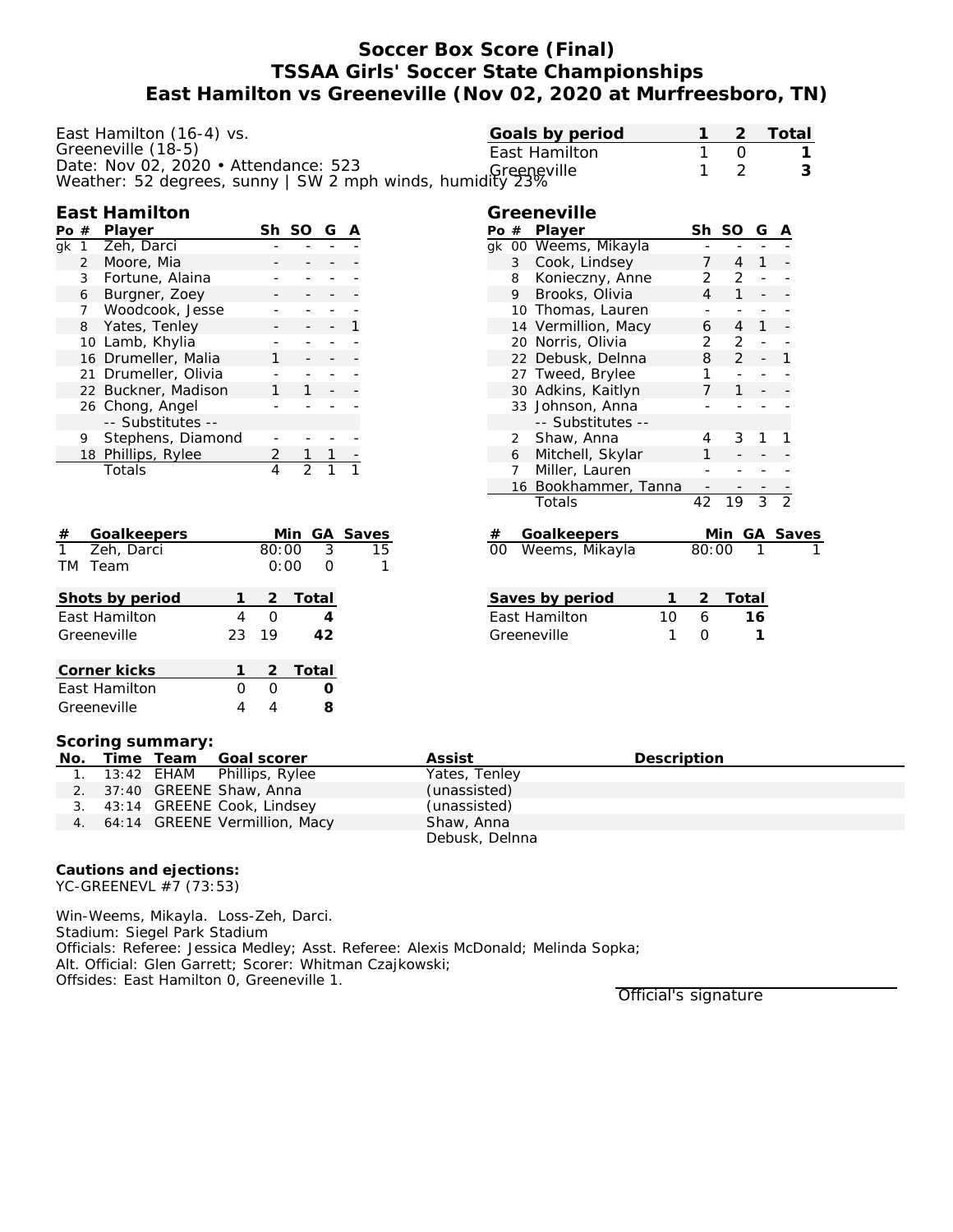# **Play-by-Play Summary (1st period) East Hamilton vs Greeneville (Nov 02, 2020 at Murfreesboro, TN)**

**East Hamilton Starters:**

- GK 1 Zeh, Darci
	- 2 Moore, Mia
		- 3 Fortune, Alaina
		- 6 Burgner, Zoey
		- 7 Woodcook, Jesse
	- 8 Yates, Tenley
	- 10 Lamb, Khylia
	- 16 Drumeller, Malia
	- 21 Drumeller, Olivia
	- 22 Buckner, Madison
	- 26 Chong, Angel

#### **Greeneville Starters:**

- GK 00 Weems, Mikayla 3 Cook, Lindsey 8 Konieczny, Anne 9 Brooks, Olivia 10 Thomas, Lauren
	- 14 Vermillion, Macy
	- 20 Norris, Olivia
	- 22 Debusk, Delnna
	- 27 Tweed, Brylee
	- 30 Adkins, Kaitlyn
	- 33 Johnson, Anna

- 00:00 Zeh, Darci at goalie for East Hamilton.
- 00:00 Weems, Mikayla at goalie for Greeneville.
- 01:39 Shot by GREENEVL Debusk, Delnna WIDE RIGHT { shot from in the box}.
- 02:07 Foul on Greeneville Brooks, Olivia.
- 03:28 Shot by GREENEVL Debusk, Delnna BLOCKED { shot from in the box}.
- 06:34 Shot by GREENEVL Vermillion, Macy, SAVE Zeh, Darci {shot from close left wing}.
- 06:58 Shot by EHAM Drumeller, Malia BLOCKED { shot from close right wing }.
- 08:29 Foul on East Hamilton Drumeller, Malia against GREENEVL Norris, Olivia.
- 09:05 Foul on East Hamilton Chong, Angel.
- 11:08 Foul on Greeneville Debusk, Delnna.
- 12:41 Foul on Greeneville Brooks, Olivia.
- 13:06 Shot by GREENEVL Vermillion, Macy BLOCKED {shot from top of box}.
- 13:15 Foul on Greeneville Tweed, Brylee.
- 13:42 GOAL by EHAM Phillips, Rylee (FIRST GOAL) {shot from in the box}, Assist by Yates, Tenley.

### **EAST HAMILTON 1, GREENEVILLE 0**

- \*
- 13:42 GREENEVL substitution: Shaw, Anna for Brooks, Olivia.
- 13:42 GREENEVL substitution: Mitchell, Skylar for Vermillion, Macy.
- 15:07 Shot by GREENEVL Tweed, Brylee WIDE RIGHT {shot from close right wing}.
- 15:44 Shot by GREENEVL Norris, Olivia, SAVE Zeh, Darci {shot from close left wing}.
- 16:44 Shot by EHAM Buckner, Madison, SAVE Weems, Mikayla {shot from close left wing}.
- 17:02 Shot by GREENEVL Debusk, Delnna, SAVE Zeh, Darci {shot from close right wing}.
- 17:16 Shot by GREENEVL Cook, Lindsey WIDE RIGHT {shot from top of box}.
- Corner kick by GREENEVL Konieczny, Anne.
- 18:31 Shot by GREENEVL Konieczny, Anne, SAVE Team {shot from close left wing}.
- 18:49 EHAM substitution: Stephens, Diamond for Lamb, Khylia.
- 19:56 Shot by GREENEVL Cook, Lindsey WIDE RIGHT {shot from top of box}.
- 21:39 Shot by GREENEVL Debusk, Delnna HIT CROSSBAR {shot from in the box}.
- 21:51 Shot by GREENEVL Adkins, Kaitlyn WIDE LEFT {shot from close right wing}.
- 22:27 Shot by GREENEVL Adkins, Kaitlyn BLOCKED {shot from top of box}.
- 25:39 Foul on Greeneville.
- 26:36 Foul on East Hamilton Fortune, Alaina.
- 27:05 Shot by GREENEVL Cook, Lindsey, SAVE Zeh, Darci {shot from top of box}.
- 28:19 EHAM substitution: Lamb, Khylia for Buckner, Madison.
- 28:19 GREENEVL substitution: Bookhammer, Tanna for Adkins, Kaitlyn.
- 28:19 GREENEVL substitution: Vermillion, Macy for Mitchell, Skylar.
- 28:56 Foul on East Hamilton.
- 29:14 GREENEVL substitution: Brooks, Olivia for Debusk, Delnna.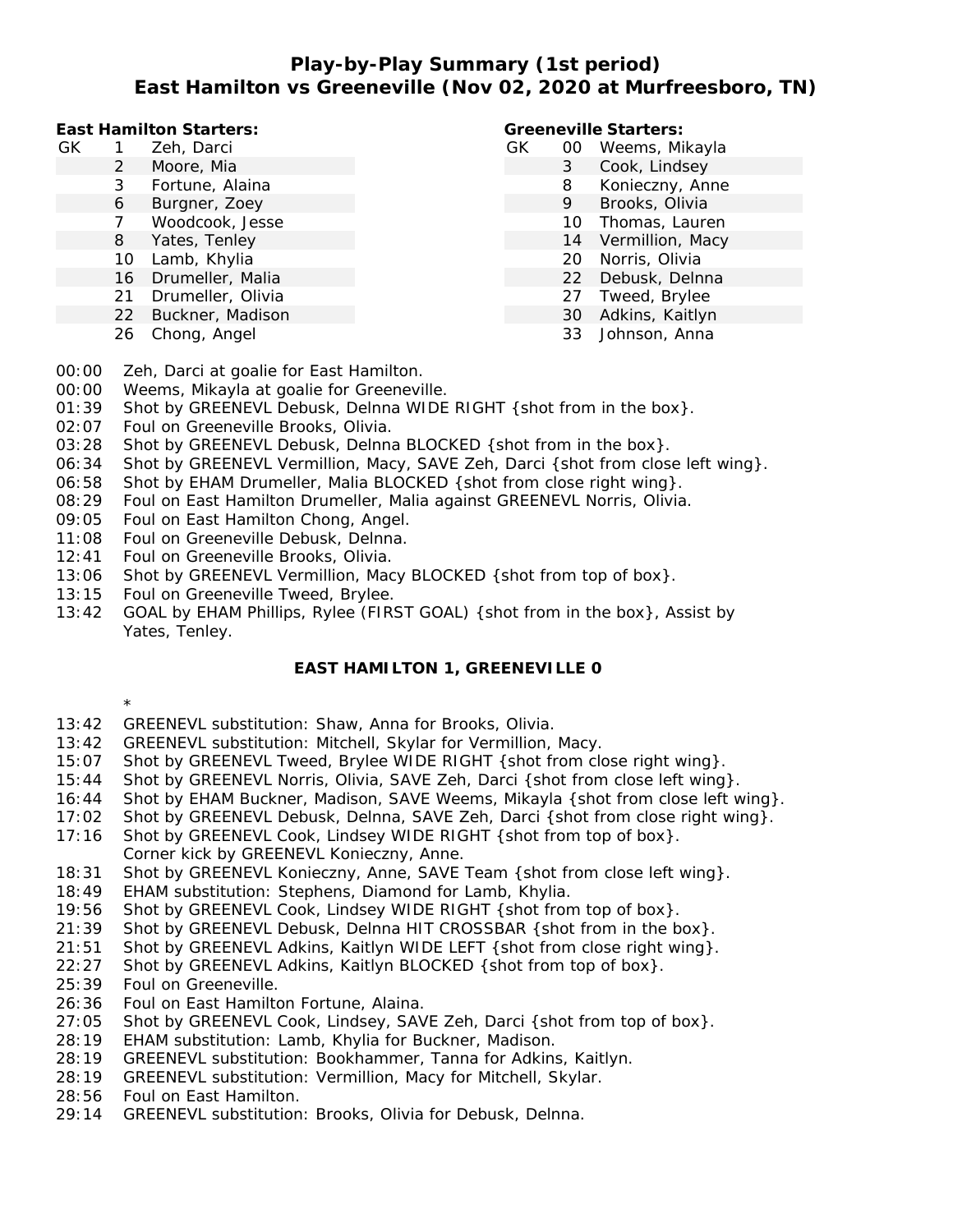# **Play-by-Play Summary (1st period) East Hamilton vs Greeneville (Nov 02, 2020 at Murfreesboro, TN)**

- 29:32 Corner kick by GREENEVL Konieczny, Anne [29:32].
- 29:37 Shot by GREENEVL Konieczny, Anne, SAVE Zeh, Darci {shot from close right wing}.
- 30:50 Corner kick by GREENEVL Konieczny, Anne [30:50].
- 31:09 Shot by GREENEVL Vermillion, Macy, SAVE Zeh, Darci {shot from in the box}.
- 32:02 Shot by GREENEVL Brooks, Olivia BLOCKED {shot from close right wing}.
- 32:23 Corner kick by GREENEVL Konieczny, Anne [32:23].
- 33:46 Shot by GREENEVL Shaw, Anna, SAVE Zeh, Darci {shot from close left wing}.
- 34:13 EHAM substitution: Buckner, Madison for Moore, Mia.
- 34:40 GREENEVL substitution: Debusk, Delnna for Bookhammer, Tanna.
- 36:20 Shot by GREENEVL Shaw, Anna WIDE RIGHT {shot from in the box}.
- 37:19 Shot by GREENEVL Brooks, Olivia, SAVE Zeh, Darci {shot from close right wing}.
- 37:40 GOAL by GREENEVL Shaw, Anna {shot from in the box}.

### **EAST HAMILTON 1, GREENEVILLE 1**

\*

- 38:52 Shot by GREENEVL Debusk, Delnna BLOCKED {shot from close right wing}.
- 38:59 Header Shot by GREENEVL Vermillion, Macy, SAVE Zeh, Darci {shot from in the box}.
- 39:22 Shot by EHAM Phillips, Rylee BLOCKED {shot from in the box}.
- 40:00 End of period [40:00].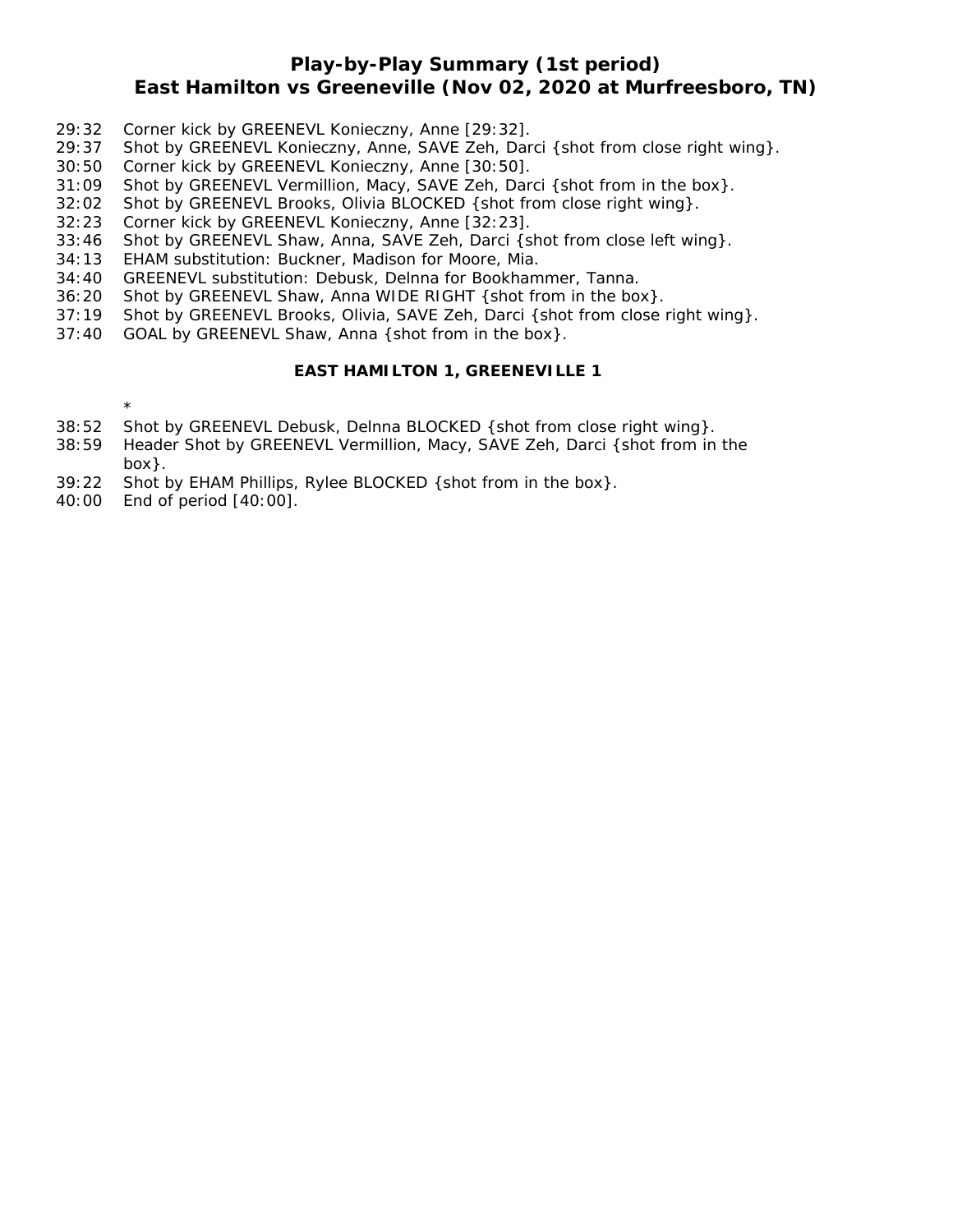## **Play-by-Play Summary (2nd period) East Hamilton vs Greeneville (Nov 02, 2020 at Murfreesboro, TN)**

- 40:00 Start of 2nd period [40:00].
- 40:51 Foul on East Hamilton Woodcook, Jesse.
- 41:56 Shot by GREENEVL Adkins, Kaitlyn WIDE RIGHT {shot from in the box}.
- 43:14 GOAL by GREENEVL Cook, Lindsey {shot from in the box}.

### **EAST HAMILTON 1, GREENEVILLE 2**

\*

- 44:14 Shot by GREENEVL Brooks, Olivia BLOCKED {shot from close right wing}.
- 44:40 Corner kick by GREENEVL Konieczny, Anne [44:40].
- 44:44 Shot by GREENEVL Adkins, Kaitlyn, SAVE Zeh, Darci {shot from close right wing}.
- 46:29 Shot by GREENEVL Debusk, Delnna, SAVE Zeh, Darci {shot from in the box}.
- 49:05 Shot by GREENEVL Norris, Olivia, SAVE Zeh, Darci {shot from in the box}.
- 49:58 Foul on East Hamilton Woodcook, Jesse.
- 50:30 Shot by GREENEVL Vermillion, Macy WIDE LEFT {shot from close left wing}.
- 52:28 Shot by GREENEVL Adkins, Kaitlyn BLOCKED.
- 52:33 Shot by GREENEVL Adkins, Kaitlyn WIDE RIGHT {shot from in the box}.
- 52:59 Corner kick by GREENEVL Konieczny, Anne [52:59].
- 53:09 Shot by GREENEVL Cook, Lindsey, SAVE Zeh, Darci {shot from top of box}.
- 54:09 Offside against Greeneville.
- 55:01 Shot by GREENEVL Debusk, Delnna BLOCKED.
- 55:19 Corner kick by GREENEVL Konieczny, Anne [55:19].
- 55:49 Shot by GREENEVL Debusk, Delnna WIDE RIGHT.
- 55:58 GREENEVL substitution: Shaw, Anna for Adkins, Kaitlyn.
- 56:59 Foul on Greeneville.

\*

- 57:58 Foul on Greeneville Shaw, Anna.
- 61:23 Corner kick by GREENEVL Konieczny, Anne [61:23].
- 61:36 EHAM substitution: Moore, Mia for Lamb, Khylia.
- 63:26 EHAM substitution: Lamb, Khylia for Stephens, Diamond.
- 63:38 Shot by GREENEVL Shaw, Anna, SAVE Zeh, Darci {shot from in the box}.
- 64:14 GOAL by GREENEVL Vermillion, Macy {shot from in the box}, Assist by Shaw, Anna and Debusk, Delnna.

#### **EAST HAMILTON 1, GREENEVILLE 3**

- 64:14 GREENEVL substitution: Bookhammer, Tanna for Vermillion, Macy.
- 64:14 GREENEVL substitution: Mitchell, Skylar for Brooks, Olivia.
- 64:54 Shot by GREENEVL Mitchell, Skylar WIDE RIGHT {shot from close right wing}.
- 65:20 GREENEVL substitution: Adkins, Kaitlyn for Debusk, Delnna.
- 66:18 Foul on East Hamilton Fortune, Alaina.
- 67:29 Foul on Greeneville Norris, Olivia.
- 70:16 Foul on Greeneville Adkins, Kaitlyn.
- 72:30 Shot by GREENEVL Adkins, Kaitlyn WIDE RIGHT.
- 72:39 GREENEVL substitution: Miller, Lauren for Tweed, Brylee.
- 72:39 GREENEVL substitution: Debusk, Delnna for Shaw, Anna.
- 72:39 GREENEVL substitution: Brooks, Olivia for Mitchell, Skylar.
- 72:39 GREENEVL substitution: Vermillion, Macy for Bookhammer, Tanna.
- 73:45 Shot by GREENEVL Cook, Lindsey HIT CROSSBAR {shot from in the box}.
- 73:53 Yellow card on GREENEVL Miller, Lauren.
- 74:01 GREENEVL substitution: Tweed, Brylee for Miller, Lauren.
- 75:56 Shot by GREENEVL Brooks, Olivia HIT CROSSBAR { shot from close right wing }.
- 77:11 Foul on East Hamilton.
- 79:11 Foul on Greeneville.
- 79:55 Shot by GREENEVL Cook, Lindsey, SAVE Zeh, Darci.